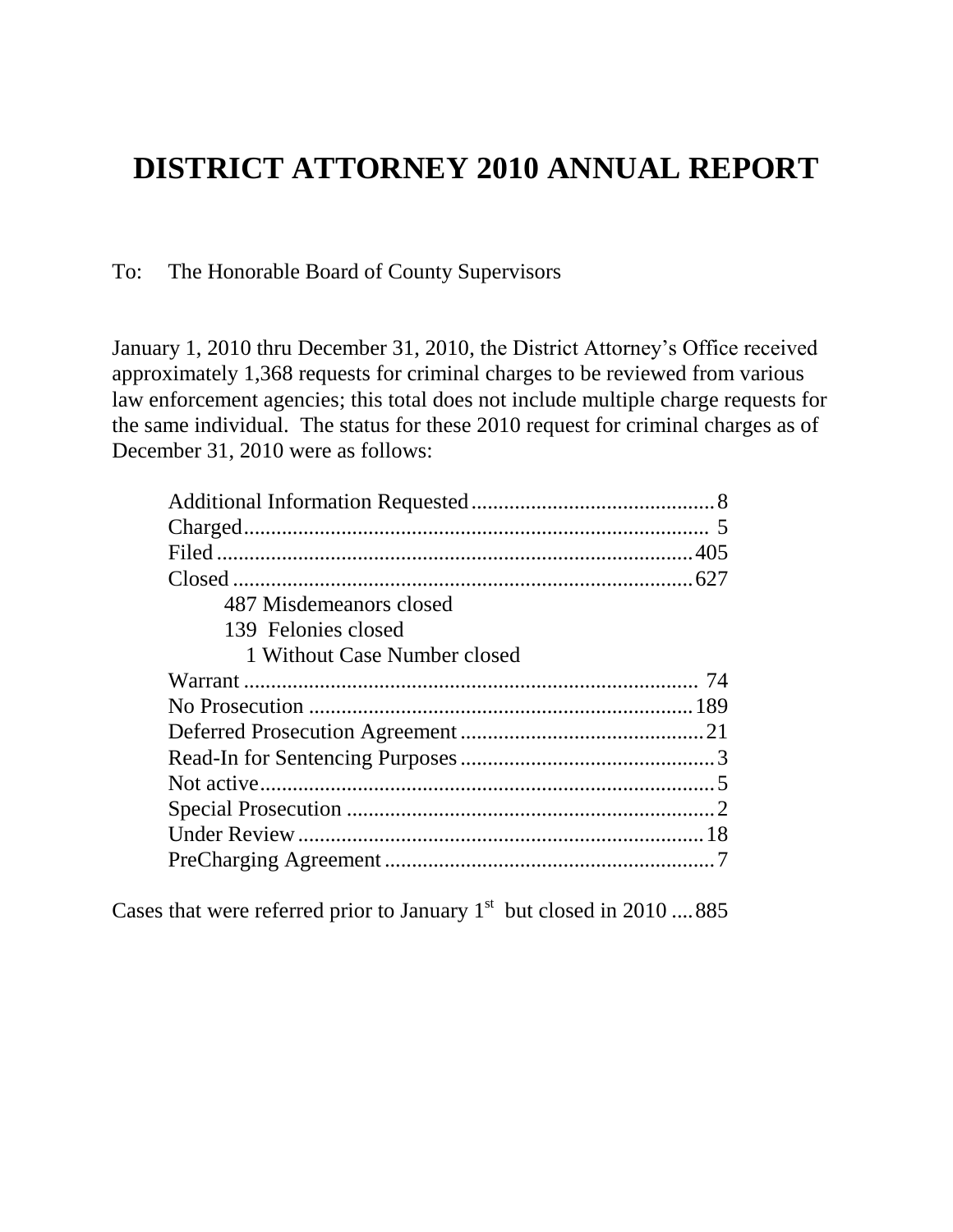The above listed referrals were submitted in number by the following departments:



|               | 2010  | 2009  | 2008  | 2007  | 2006  | 2005  | 2004  | 2003  | 2002  | 2001  | 2000  |
|---------------|-------|-------|-------|-------|-------|-------|-------|-------|-------|-------|-------|
| Felony        | 312   | 230   | 316   | 284   | 299   | 304   | 313   | 300   | 280   | 259   | 289   |
| (CF)          |       |       |       |       |       |       |       |       |       |       |       |
| Misd.         | 835   | 1,048 | 1,238 | 1,239 | 1,253 | 1,347 | 753   | 692   | 623   | 643   | 651   |
| (CM)          |       |       |       |       |       |       |       |       |       |       |       |
| Traffic       | N/A   | N/A   | N/A   | N/A   | N/A   | N/A   | 656   | 618   | 587   | 450   | 483   |
| (CT)          |       |       |       |       |       |       |       |       |       |       |       |
| <b>Totals</b> | 1,147 | 1,278 | 1,554 | 1,523 | 1,552 | 1,651 | 1,722 | 1,610 | 1,490 | 1,352 | 1,423 |

**The numbers listed above reflect new Criminal Complaints filed in the calendar year of 2010 and, for comparison, the previous ten year statistics. Beginning in 2005, the Clerk of Courts combined Criminal Traffic Complaints and Criminal Misdemeanor cases into the same category; they are incorporated together as Criminal Misdemeanor cases only.** 

**The Legislature substantially changed the laws regarding Operating a Motor Vehicle After Revocation of License, effective July 1 of 2009. The effect of this law change was that the majority of repeat Operating After Revocation charges could only be prosecuted as non-criminal forfeitures, unless the person was revoked for an Operating While Intoxicated Charge. This law change had a significant impact on our case numbers. From January–June of 2009 our office received 245 criminal referrals for Operating After Revocation. In all of 2010, we received 232 referrals for OAR.**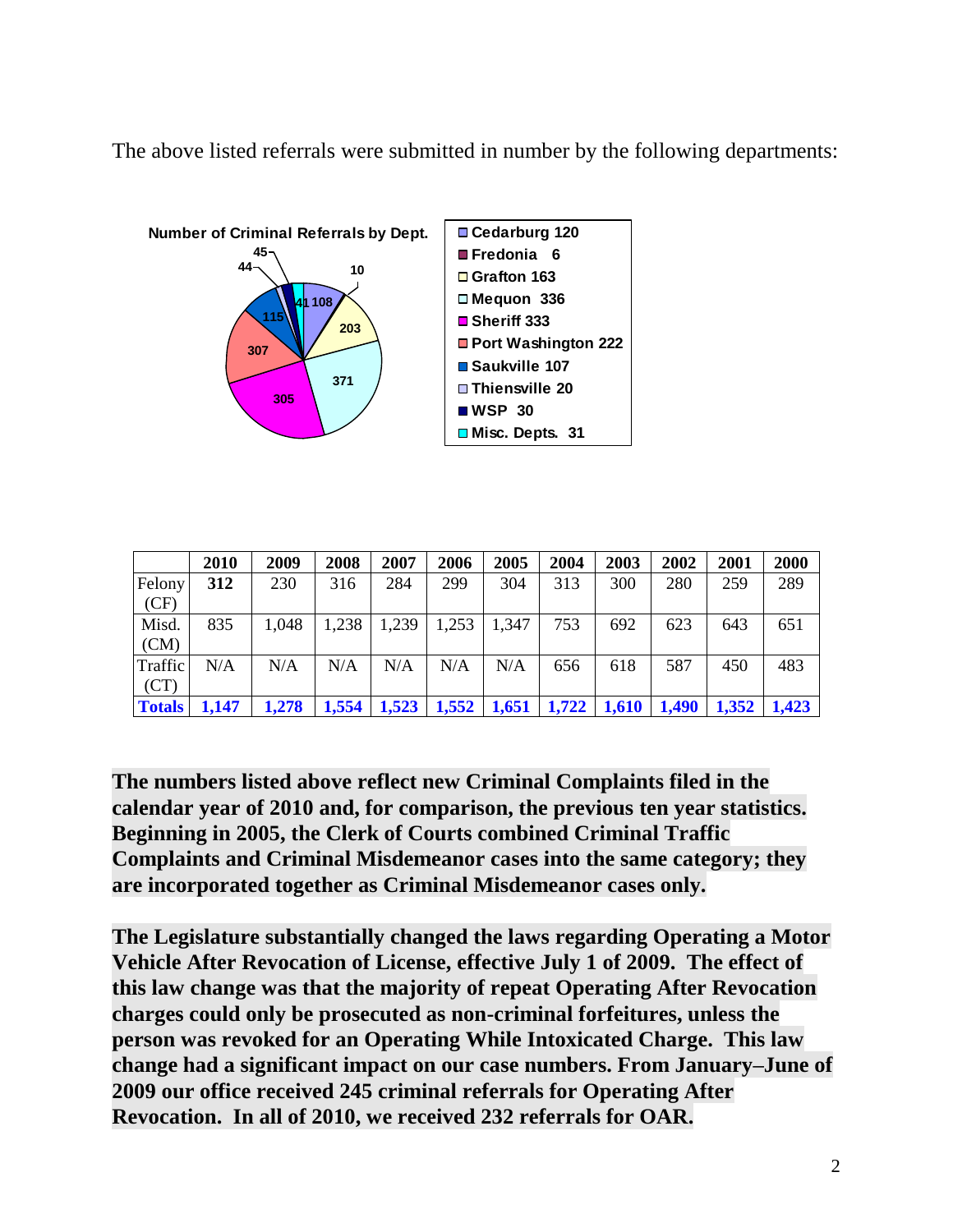**Prosecutions across the United States were complicated by the decision of the United States Supreme Court in the case of Arizona v. Gant in April of 2009. Gant changed the laws relating to an officer's ability to search a car incident to a lawful arrest that had been in place since the late 1970's. Before Gant, a police officer could search the interior of a car any time the driver was arrested. After Gant, an officer could only do so where he had a reasonable suspicion that contraband was in the car. The effect of this law change was that it became far more difficult to find drugs and other contraband that previously could commonly be found during mundane traffic stops. Prior to July, 2009, our office automatically charged misdemeanor Bail Jumping charges when a defendant missed a court date. These charges were historically dismissed as part of plea agreements, however, the new filings would often result in adjournments, delayed dispositions and additional file work for the Clerk of Courts and DA support staff. Beginning in July 2009, we abandoned the practice of automatically filing these complaints, and only do so now on a case by case basis, where we are committed to continuing the Bail Jumping prosecution all the way to a conviction. In 2008, 277 Bail Jump cases were filed. In 2009, 195 new cases were filed (Jan-June 139 / July-Dec 56 cases filed) and in 2010 - 163 total bail jumps were filed (79 Felony Bail Jumps and 84 Misdemeanor cases).**

## **2010 contested traffic citations handled by the District Attorney's Office**

For all cases scheduled by the courts in 2010 in which officers or witnesses were needed to testify, the District Attorney's Office generated 595 Officer Subpoenas Notifications, 877 Witness Subpoenas; 139 Traffic Officer/Witness Subpoenas and 30 Juvenile Officer/Witness Subpoenas, to have persons present for court evidentiary hearings.

In the twelve months of 2010, 31 Jury Trials were conducted resulting in 28 guilty verdicts and three not guilty verdicts which includes two Juvenile Fact Finding hearings. These cases involved five OWI  $1<sup>st</sup>$  offenses; five OWI  $2<sup>nd</sup>$  offenses; Maintain Human Health Hazard; Escape; Endangering Safety;  $3^{rd}$  &  $4^{th}$  Degree Sexual Assault; Use of Computer to Facilitate Sex Crime; Substantial Battery;